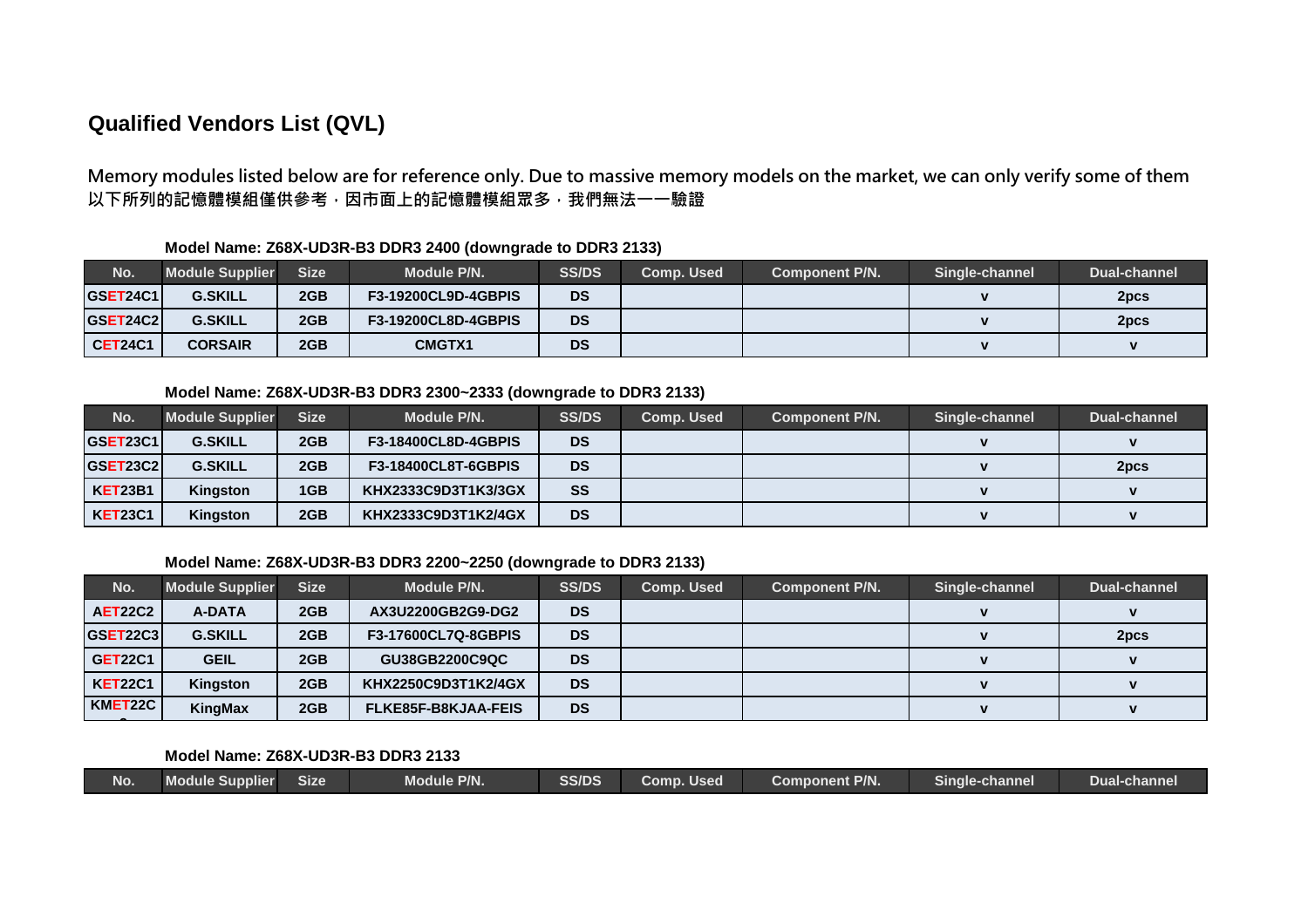| <b>GSET21C2</b> | <b>G.SKILL</b> | 2GB | <b>F3-17066CL9D-4GBTDS</b> | <b>DS</b> |  | 2pcs |
|-----------------|----------------|-----|----------------------------|-----------|--|------|
| <b>KET21C2</b>  | Kingston       | 2GB | KHX2133C9AD3W1K2/4GX       | <b>DS</b> |  |      |

# **Model Name: Z68X-UD3R-B3 DDR3 2000 (downgrade to DDR3 1866)**

| No.             | <b>Module Supplier</b> | <b>Size</b> | Module P/N.          | <b>SS/DS</b> | <b>Comp. Used</b> | <b>Component P/N.</b> | Single-channel | <b>Dual-channel</b> |
|-----------------|------------------------|-------------|----------------------|--------------|-------------------|-----------------------|----------------|---------------------|
| APET20B1        | <b>Apacer</b>          | 1GB         | 78.0AGCQ.CBZ         | <b>SS</b>    |                   |                       | $\mathbf{v}$   | 2pcs                |
| APET20C1        | Apacer                 | 2GB         | 78.AAGCA.CBZ         | <b>DS</b>    |                   |                       | $\mathbf V$    | 2pcs                |
| APET20C2        | Apacer                 | 2GB         | 78.AAGD5.9KD         | <b>DS</b>    |                   |                       | $\mathbf V$    | $\mathbf{V}$        |
| <b>CET20C2</b>  | <b>CORSAIR</b>         | 2GB         | CMG4GX3M2A2000C8     | <b>DS</b>    |                   |                       | $\mathbf v$    | 2pcs                |
| <b>CET20C3</b>  | <b>CORSAIR</b>         | 2GB         | CMT6GX3M3A2000C8     | <b>DS</b>    |                   |                       | $\mathbf V$    | 2pcs                |
| <b>CET20C5</b>  | <b>CORSAIR</b>         | 2GB         | CMX6GX3M3A2000C9     | <b>DS</b>    |                   |                       | $\mathbf v$    | $\mathbf{v}$        |
| <b>CR20B1</b>   | <b>Crucial</b>         | 1GB         | BL12864BE2009.8SFB3  | <b>SS</b>    |                   |                       | $\mathbf V$    | $\mathbf{v}$        |
| <b>GET20C1</b>  | <b>GEIL</b>            | 2GB         | GE34GB2000C9DC       | <b>DS</b>    |                   |                       | $\mathbf v$    | $\mathbf{v}$        |
| <b>GET20C2</b>  | <b>GEIL</b>            | 2GB         | GB34GB2000C9DC       | <b>DS</b>    |                   |                       | $\mathbf V$    | $\mathbf{v}$        |
| GSET20C3        | <b>G.SKILL</b>         | 2GB         | F3-16000CL9T-6GBTD   | <b>DS</b>    |                   |                       | $\mathbf V$    | V                   |
| <b>GSET20C4</b> | <b>G.SKILL</b>         | 2GB         | F3-16000CL6Q-8GBPIS  | <b>DS</b>    |                   |                       | $\mathbf{v}$   | $\mathbf{V}$        |
| <b>GSET20C5</b> | <b>G.SKILL</b>         | 2GB         | F3-16000CL6T-6GBPIS  | <b>DS</b>    |                   |                       | $\mathbf{v}$   | $\mathbf{v}$        |
| <b>GSET20C6</b> | <b>G.SKILL</b>         | 2GB         | F3-16000CL9D-4GBFLS  | <b>DS</b>    |                   |                       | $\mathbf{v}$   | $\mathbf{v}$        |
| GSET20B1        | <b>G.SKILL</b>         | 1GB         | F3-16000CL9T-3GBPI-B | <b>SS</b>    |                   |                       | $\mathbf{v}$   | 2pcs                |
| <b>SET20B1</b>  | <b>STAREX</b>          | 1GB         | STH100UD0814-2000A   | <b>SS</b>    |                   |                       | $\mathbf{V}$   | 2pcs                |
| <b>TA20B1</b>   | <b>Team</b>            | 1GB         | TXD32048M2000HC9     | <b>SS</b>    |                   |                       | $\mathbf v$    | $\mathbf v$         |
| <b>PAET20C1</b> | <b>PATRIOT</b>         | 2GB         | <b>PVT36G2000LLK</b> | <b>DS</b>    |                   |                       | $\mathbf V$    | $\mathbf{v}$        |
| <b>PA20B1</b>   | <b>PATRIOT</b>         | 1GB         | PVS32G2000LLKN       | <b>SS</b>    |                   |                       | $\mathbf V$    | $\mathbf v$         |
| <b>KET20B1</b>  | Kingston               | 1GB         | KHX2000C9AD3T1K3/3GX | <b>SS</b>    |                   |                       | $\mathbf{V}$   | $\mathbf{v}$        |
| <b>KET20C3</b>  | Kingston               | 2GB         | KHX2000C9AD3T1K2/4GX | <b>DS</b>    |                   |                       | $\mathbf v$    | $\mathbf v$         |
| <b>KET20C5</b>  | Kingston               | 2GB         | KHX2000C9AD3W1K2/4GX | <b>DS</b>    |                   |                       | $\mathbf V$    | $\pmb{\mathsf{V}}$  |
| <b>KET20C6</b>  | Kingston               | 2GB         | KHX2000C9AD3W1K3/6GX | <b>DS</b>    |                   |                       | $\mathbf V$    | $\mathbf v$         |
| <b>O20C2</b>    | <b>OCZ</b>             | 2GB         | <b>OCZ3P20004GK</b>  | <b>DS</b>    |                   |                       | $\mathbf V$    | V                   |
| <b>O20D1</b>    | <b>OCZ</b>             | 4GB         | OCZ3P2000LV8GK       | <b>DS</b>    |                   |                       | V              | $\mathbf v$         |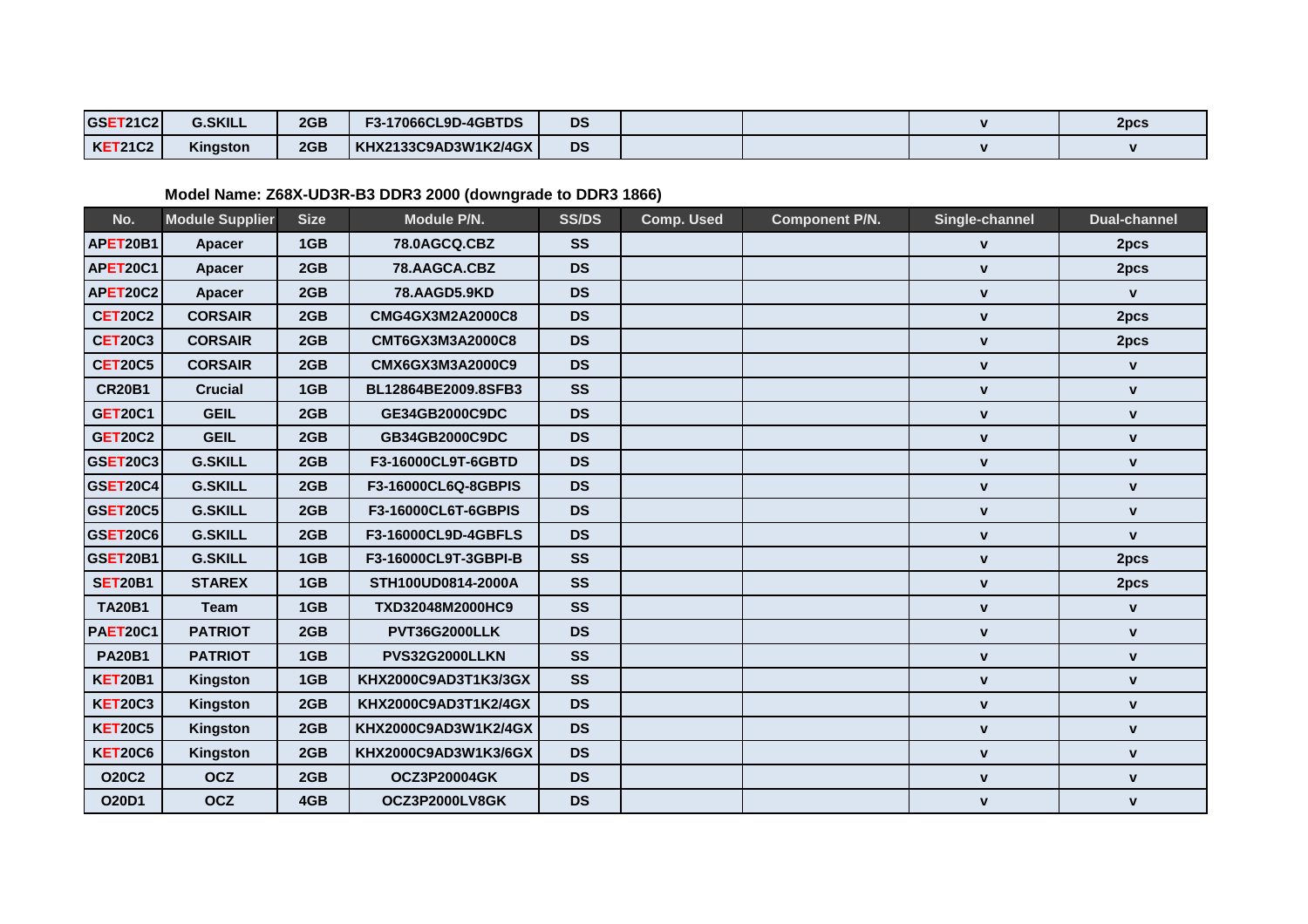| <b>MU20C1</b>  | mushkin        | 2GB | 996696es       | <b>DS</b> |  | $\blacksquare$ |
|----------------|----------------|-----|----------------|-----------|--|----------------|
| <b>WET20C1</b> | <b>Winchip</b> | 2GB | GDF2GB28L100C9 | <b>DS</b> |  | 1.             |

### **Model Name: Z68X-UD3R-B3 DDR3 1866**

| No.             | <b>Module Supplier</b> | <b>Size</b> | Module P/N.               | <b>SS/DS</b> | <b>Comp. Used</b> | <b>Component P/N.</b> | Single-channel | <b>Dual-channel</b> |
|-----------------|------------------------|-------------|---------------------------|--------------|-------------------|-----------------------|----------------|---------------------|
| <b>AET186C1</b> | A-DATA                 | 2GB         | AX3U1866PB2G8-2P          | <b>DS</b>    |                   |                       |                |                     |
| CET186C2        | <b>CORSAIR</b>         | 2GB         | CMT6GX3M3A1866C9          | <b>DS</b>    |                   |                       |                | 2pcs                |
| <b>GSET186C</b> | <b>G.SKILL</b>         | 1GB         | <b>F3-15000CL9D-4GBRH</b> | <b>DS</b>    |                   |                       |                | 2pcs                |
| <b>KET186B1</b> | Kingston               | 1GB         | KHX1866C9D3T1K3/3GX       | <b>SS</b>    |                   |                       |                |                     |
| <b>KET186C1</b> | <b>Kingston</b>        | 2GB         | KHX1866C9D3T1K3/6GX       | <b>DS</b>    |                   |                       |                |                     |

### **Model Name: Z68X-UD3R-B3 DDR3 1800 (downgrade to DDR3 1600)**

| No.                  | <b>Module Supplier</b> | <b>Size</b> | Module P/N.                | <b>SS/DS</b> | <b>Comp. Used</b> | <b>Component P/N.</b> | Single-channel | <b>Dual-channel</b> |
|----------------------|------------------------|-------------|----------------------------|--------------|-------------------|-----------------------|----------------|---------------------|
| GSET <sub>18C1</sub> | <b>G.SKILL</b>         | 2GB         | <b>F3-14400CL6D-4GBFLS</b> | <b>DS</b>    |                   |                       |                |                     |
| <b>KET18C1</b>       | <b>Kingston</b>        | 2GB         | KHX1800C9D3T1K3/6GX        | <b>DS</b>    |                   |                       |                |                     |
| O18C1                | <b>OCZ</b>             | 2GB         | OCZ3N1800SR4GK             | <b>DS</b>    |                   |                       |                |                     |
| <b>TET18B1</b>       | Transcend              | 1GB         | <b>TX1800KLU-2GK</b>       | SS           |                   |                       |                |                     |

| No.            | <b>Module Supplier</b> | <b>Size</b> | Module P/N.             | <b>SS/DS</b> | <b>Comp. Used</b> | Component P/N. | Single-channel | <b>Dual-channel</b> |
|----------------|------------------------|-------------|-------------------------|--------------|-------------------|----------------|----------------|---------------------|
| A16C3          | A-DATA                 | 2GB         | AX3U1600GB2G9-2G        | <b>DS</b>    |                   |                |                |                     |
| A16D1          | <b>A-DATA</b>          | 4GB         | AX3U1600GC4G9-2G        | <b>DS</b>    |                   |                |                |                     |
| A16B1          | A-DATA                 | 1GB         | AX3U1600PB1G8-2P        | <b>SS</b>    |                   |                |                |                     |
| <b>CET16B2</b> | <b>CORSAIR</b>         | 1GB         | <b>TR3X3G1600C8D</b>    | <b>SS</b>    |                   |                |                |                     |
| C16C1          | <b>CORSAIR</b>         | 2GB         | CMD4GX3M2B1600C8        | <b>DS</b>    |                   |                |                |                     |
| <b>CET16C4</b> | <b>CORSAIR</b>         | 2GB         | CMD8GX3M4A1600C8        | <b>DS</b>    |                   |                |                |                     |
| <b>CET16C6</b> | <b>CORSAIR</b>         | 2GB         | HX3X12G1600C9           | <b>DS</b>    |                   |                |                |                     |
| <b>CET16C8</b> | <b>CORSAIR</b>         | 2GB         | <b>CMP4GX3M2A1600C8</b> | <b>DS</b>    |                   |                |                |                     |
| <b>CET16C9</b> | <b>CORSAIR</b>         | 2GB         | CMX6GX3M3A1600C9        | <b>DS</b>    |                   |                |                |                     |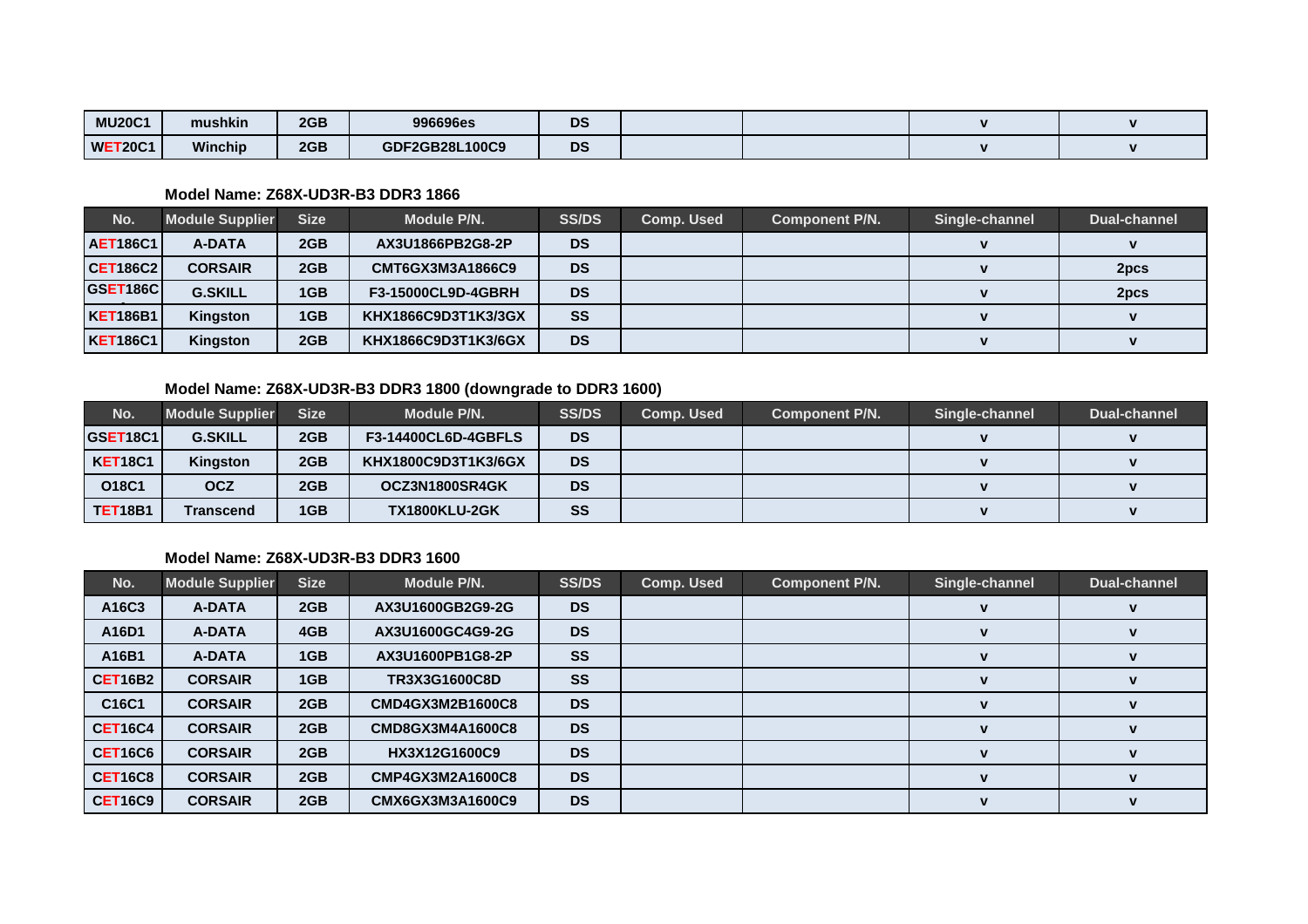| <b>EXET16C2</b> | elixir                       | 2GB             | M2Y2G64CB8HA9N-DG    | <b>DS</b> |          |                      | $\mathbf{v}$       | $\mathbf{V}$       |
|-----------------|------------------------------|-----------------|----------------------|-----------|----------|----------------------|--------------------|--------------------|
| <b>GET16B1</b>  | <b>GEIL</b>                  | 1GB             | GV32GB1600C8DC       | <b>SS</b> |          |                      | $\mathbf{v}$       | $\mathbf{v}$       |
| <b>GET16C2</b>  | <b>GEIL</b>                  | 2GB             | GET34GB1600C7DC      | <b>DS</b> |          |                      | $\mathbf{v}$       | $\mathbf{v}$       |
| G16C1           | <b>GEIL</b>                  | 2GB             | GET38GB1600C9QC      | <b>DS</b> |          |                      | $\mathbf{v}$       | $\mathbf{V}$       |
| G16C2           | <b>GEIL</b>                  | 2GB             | GET312GB1600C9HC     | <b>DS</b> |          |                      | $\mathbf V$        | $\mathbf{V}$       |
| <b>GSET16C2</b> | <b>G.SKILL</b>               | 2GB             | F3-12800CL7D-4GBECO  | <b>DS</b> |          |                      | $\mathbf V$        | $\mathbf V$        |
| GSET16D1        | <b>G.SKILL</b>               | 4GB             | F3-12800CL8D-8GBECO  | <b>DS</b> |          |                      | $\mathbf{v}$       | $\mathbf{v}$       |
| <b>GSET16D2</b> | <b>G.SKILL</b>               | 4GB             | F3-12800CL9D-8GBRL   | <b>DS</b> |          |                      | $\mathbf V$        | $\mathbf V$        |
| <b>GSET16D3</b> | <b>G.SKILL</b>               | 4GB             | F3-12800CL7D-8GBRH   | <b>DS</b> |          |                      | $\mathbf v$        | $\mathbf v$        |
| <b>KET16C1</b>  | Kingston                     | 2GB             | KHX1600C9D3K3/6GX    | <b>DS</b> |          |                      | $\mathbf v$        | $\mathbf v$        |
| <b>KET16C2</b>  | Kingston                     | 2GB             | KHX1600C9D3LK2/4GX   | <b>DS</b> |          |                      | V                  | $\pmb{\mathsf{v}}$ |
| <b>KET16C3</b>  | Kingston                     | 2GB             | KHX1600C7D3K2/4GX    | <b>DS</b> |          |                      | $\mathbf V$        | $\pmb{\mathsf{v}}$ |
| <b>KET16C4</b>  | Kingston                     | 2GB             | KHX1600C9D3T1K3/6GX  | <b>DS</b> |          |                      | $\mathbf{v}$       | $\mathbf{v}$       |
| <b>K16C1</b>    | Kingston                     | 2GB             | KVR1600D3N11/2G      | <b>DS</b> | Kingston | D1288JPNDPLD9U       | $\mathbf{v}$       | $\mathbf v$        |
| <b>K16C1</b>    | Kingston                     | 2GB             | KHX1600C11D3B1K2/4GX | <b>DS</b> |          |                      | $\mathbf{v}$       | $\mathbf{v}$       |
| <b>KET16D1</b>  | Kingston                     | 4GB             | KHX1600C9D3K3/12GX   | <b>DS</b> |          |                      | $\mathbf v$        | $\mathbf v$        |
| KMET16B         | KingMax                      | 1GB             | FLGD45F-B8KG9        | <b>SS</b> | KingMax  | <b>KFB8FNGXF-ANX</b> | $\mathbf{v}$       | $\mathbf{v}$       |
| KMET16C         | KingMax                      | 2GB             | FLGE85F-B8KG9        | <b>DS</b> | KingMax  | <b>KFB8FNGXF-ANX</b> | $\mathbf v$        | $\mathbf v$        |
| O16C2           | <b>OCZ</b>                   | 2GB             | OCZ3G1600LV6GK       | <b>DS</b> |          |                      | $\mathbf v$        | $\mathbf{v}$       |
| O16C3           | <b>OCZ</b>                   | 2GB             | OCZ3P1600C9ELV6GK    | <b>DS</b> |          |                      | $\mathbf v$        | $\mathbf v$        |
| <b>OET16C2</b>  | <b>OCZ</b>                   | 2GB             | OCZ3X1600R2LV6GK     | <b>DS</b> |          |                      | $\mathbf{v}$       | $\mathbf{v}$       |
| <b>MU16C1</b>   | mushkin                      | 2GB             | 995659               | <b>DS</b> |          |                      | $\mathbf{v}$       | $\pmb{\mathsf{v}}$ |
| <b>PA16B1</b>   | <b>PATRIOT</b>               | 1GB             | PVT33G1600ELK        | <b>SS</b> |          |                      | $\mathbf v$        | $\mathbf v$        |
| <b>PA16C1</b>   | <b>PATRIOT</b>               | 2GB             | PGS34G1600LLKA       | <b>DS</b> |          |                      | $\mathbf V$        | $\mathbf V$        |
|                 | STET16C1 SUPER TALENT        | 2GB             | <b>WP160UX4G8</b>    | <b>DS</b> |          |                      | $\mathbf{v}$       | $\mathbf{v}$       |
|                 | <b>STET16C2 SUPER TALENT</b> | 2GB             | <b>WP160UX4G9</b>    | <b>DS</b> |          |                      | $\mathbf v$        | $\pmb{\mathsf{v}}$ |
| <b>TAET16C1</b> | <b>Team</b>                  | 2GB             | TXD36144M1600HC8TC-D | <b>DS</b> |          |                      | $\mathbf{v}$       | $\mathbf{v}$       |
| <b>TAET16C2</b> | <b>Team</b>                  | 2GB             | TXD32048M1600HC8-D   | <b>DS</b> |          |                      | $\pmb{\mathsf{V}}$ | $\pmb{\mathsf{v}}$ |
| <b>W16B1</b>    | Winchip                      | 1 <sub>GB</sub> | GDF1GB18L150C9       | <b>SS</b> |          |                      | $\mathbf{v}$       | $\mathbf{v}$       |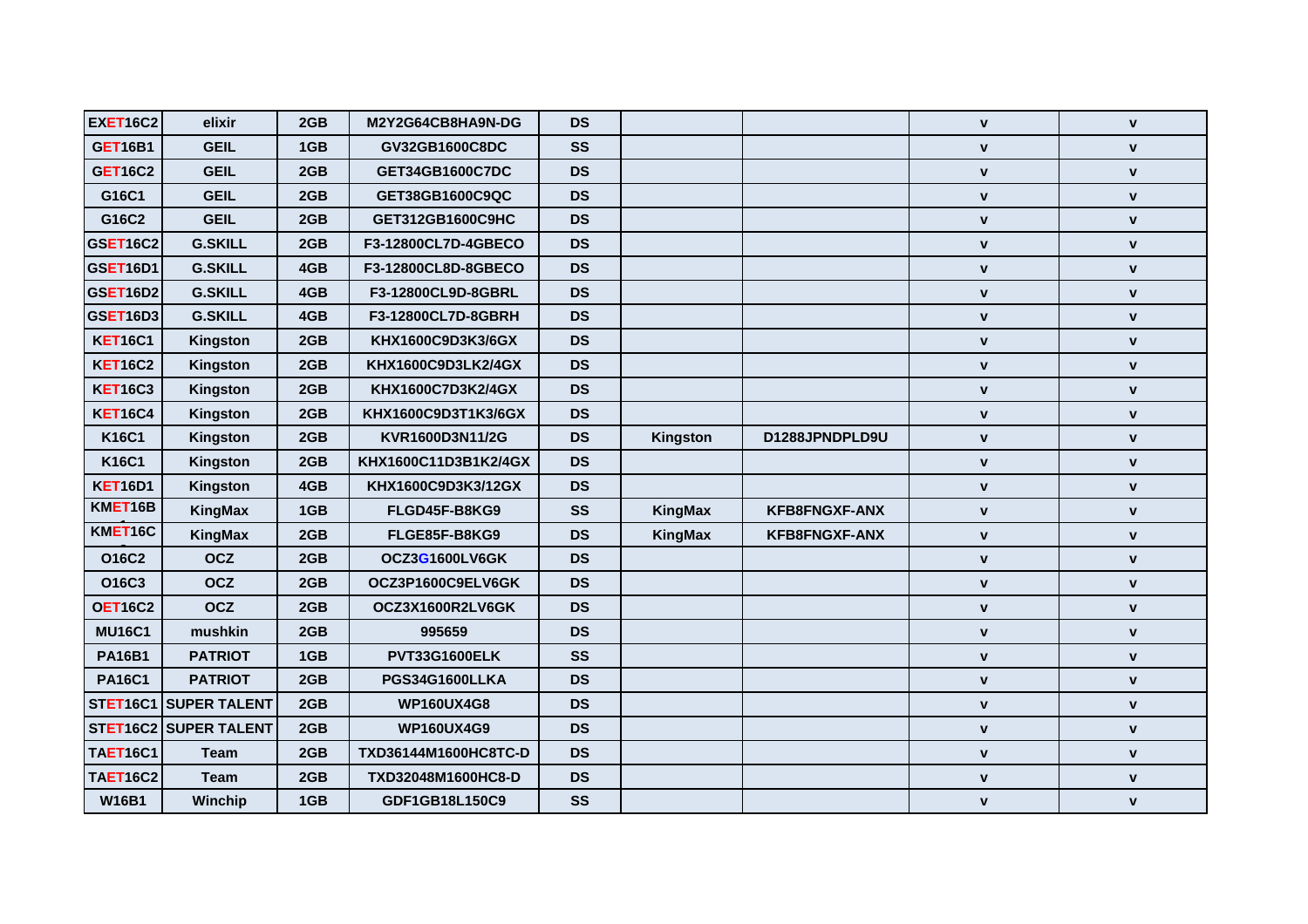| WF<br>2GB<br>1.0.00<br><b>DS</b><br>GDF2GB18L125C8-6GK<br>T16C'<br>Winchip |  |  |  |  |  |  |  |
|----------------------------------------------------------------------------|--|--|--|--|--|--|--|
|----------------------------------------------------------------------------|--|--|--|--|--|--|--|

| No.           | <b>Module Supplier</b> | <b>Size</b> | Module P/N.             | <b>SS/DS</b> | <b>Comp. Used</b> | <b>Component P/N.</b> | Single-channel | <b>Dual-channel</b> |
|---------------|------------------------|-------------|-------------------------|--------------|-------------------|-----------------------|----------------|---------------------|
| A13B1         | <b>A-DATA</b>          | 1GB         | SU3U1333B1G9-B          | <b>SS</b>    | <b>Hynix</b>      | H5TQ1G83TFR H9C       | V              | V                   |
| A13D1         | <b>A-DATA</b>          | 4GB         | SU3U1333C4G9-B          | <b>DS</b>    | <b>Hynix</b>      | H5TQ2G83AFR H9C       | $\mathbf{V}$   | V                   |
| <b>AP13C4</b> | <b>Apacer</b>          | 2GB         | 78.A1GC6.9L1            | <b>DS</b>    | Apacer            | AM5D5808FEQSBG        | $\mathbf{v}$   | $\mathbf{v}$        |
| C13C2         | <b>CORSAIR</b>         | 2GB         | CMX8GX3M4A1333C9        | <b>DS</b>    |                   |                       | $\mathbf v$    | $\mathbf v$         |
| C13C3         | <b>CORSAIR</b>         | 2GB         | CMV4GX3M2A1333C9        | <b>SS</b>    |                   |                       | $\mathbf V$    | $\mathbf v$         |
| C13C4         | <b>CORSAIR</b>         | 2GB         | CMX6GX3M3A1333C9        | <b>DS</b>    |                   |                       | $\mathbf{v}$   | $\mathbf{v}$        |
| C13C5         | <b>CORSAIR</b>         | 2GB         | CMX6GX3M3A1333C8        | <b>DS</b>    |                   |                       | $\mathbf{v}$   | $\mathbf v$         |
| <b>CR13B1</b> | <b>Crucial</b>         | 1GB         | CT12864BA1339.8FF       | <b>SS</b>    | <b>Micron</b>     | 9AF22D9KPT            | $\mathbf{v}$   | $\mathbf{v}$        |
| <b>CO13C1</b> | <b>COS</b>             | 2GB         | EXME02G-DD3N-1333D90-   | <b>DS</b>    |                   |                       | V              | $\mathbf v$         |
| <b>EX13C4</b> | elixir                 | 2GB         | M2F2G64CB88B7N-CG       | <b>SS</b>    | elixir            | N2CB2G80BN-CG         | $\mathbf{v}$   | $\mathbf V$         |
| <b>EX13D1</b> | elixir                 | 4GB         | M2F4G64CB8HB5N-CG       | <b>DS</b>    | elixir            | N2CB2G80BN-CG         | V              | $\mathbf v$         |
| <b>GS13D1</b> | <b>G.SKILL</b>         | 4GB         | F3-10666CL9D-8GBRL      | <b>DS</b>    |                   |                       | $\mathbf V$    | $\mathbf{V}$        |
| GSET13D1      | <b>G.SKILL</b>         | 4GB         | F3-10666CL7D-8GBRH      | <b>DS</b>    |                   |                       | $\mathbf V$    | $\mathbf v$         |
| <b>H13C2</b>  | <b>Hynix</b>           | 2GB         | <b>HMT325U6BFR8C-H9</b> | <b>SS</b>    | <b>Hynix</b>      | H5TQ2G83BFR H9C       | $\mathbf{v}$   | $\mathbf{v}$        |
| H13D1         | <b>Hynix</b>           | 4GB         | <b>HMT351U6BFR8C-H9</b> | <b>DS</b>    | <b>Hynix</b>      | H5TQ2G83BFR H9C       | $\mathbf v$    | $\mathbf v$         |
| K13C5         | Kingston               | 2GB         | KHX1333C9D3UK2/4GX      | <b>DS</b>    |                   |                       | V              | V                   |
| <b>KM13C2</b> | KingMax                | 2GB         | FLFE85F-C8KM9           | <b>SS</b>    | KingMax           | KFC8FNMXF-BXX-15A     | $\mathbf{v}$   | $\mathbf{v}$        |
| <b>KM13D1</b> | KingMax                | 4GB         | FLFF65F-C8KM9           | <b>DS</b>    | KingMax           | KFC8FNMXF-BXX-15A     | V              | $\mathbf v$         |
| M13C1         | <b>Micron</b>          | 2GB         | MT16JTF25664AY          | <b>DS</b>    | <b>Micron</b>     | 8HD22D9JNM            | V              | $\mathbf v$         |
| O13B1         | <b>OCZ</b>             | 1GB         | <b>OCZ3P13332GK</b>     | <b>DS</b>    |                   |                       | $\mathbf{v}$   | $\mathbf{v}$        |
| O13C3         | <b>OCZ</b>             | 2GB         | OCZ3P1333LV4GK          | <b>DS</b>    |                   |                       | $\mathbf{v}$   | $\mathbf{v}$        |
| O13C5         | <b>OCZ</b>             | 2GB         | OCZ3P1333LV6GK          | <b>DS</b>    |                   |                       | V              | $\mathbf v$         |
| O13C7         | <b>OCZ</b>             | 2GB         | OCZ3V1333LV6GK          | <b>DS</b>    |                   |                       | $\mathbf v$    | $\mathbf{v}$        |
| O13C8         | <b>OCZ</b>             | 2GB         | OCZ3P1333C9ELV4GK       | <b>DS</b>    |                   |                       | V              | $\mathbf v$         |
| O13D1         | <b>OCZ</b>             | 4GB         | OCZ3G1333LV8GK          | <b>DS</b>    |                   |                       | V              | $\mathbf v$         |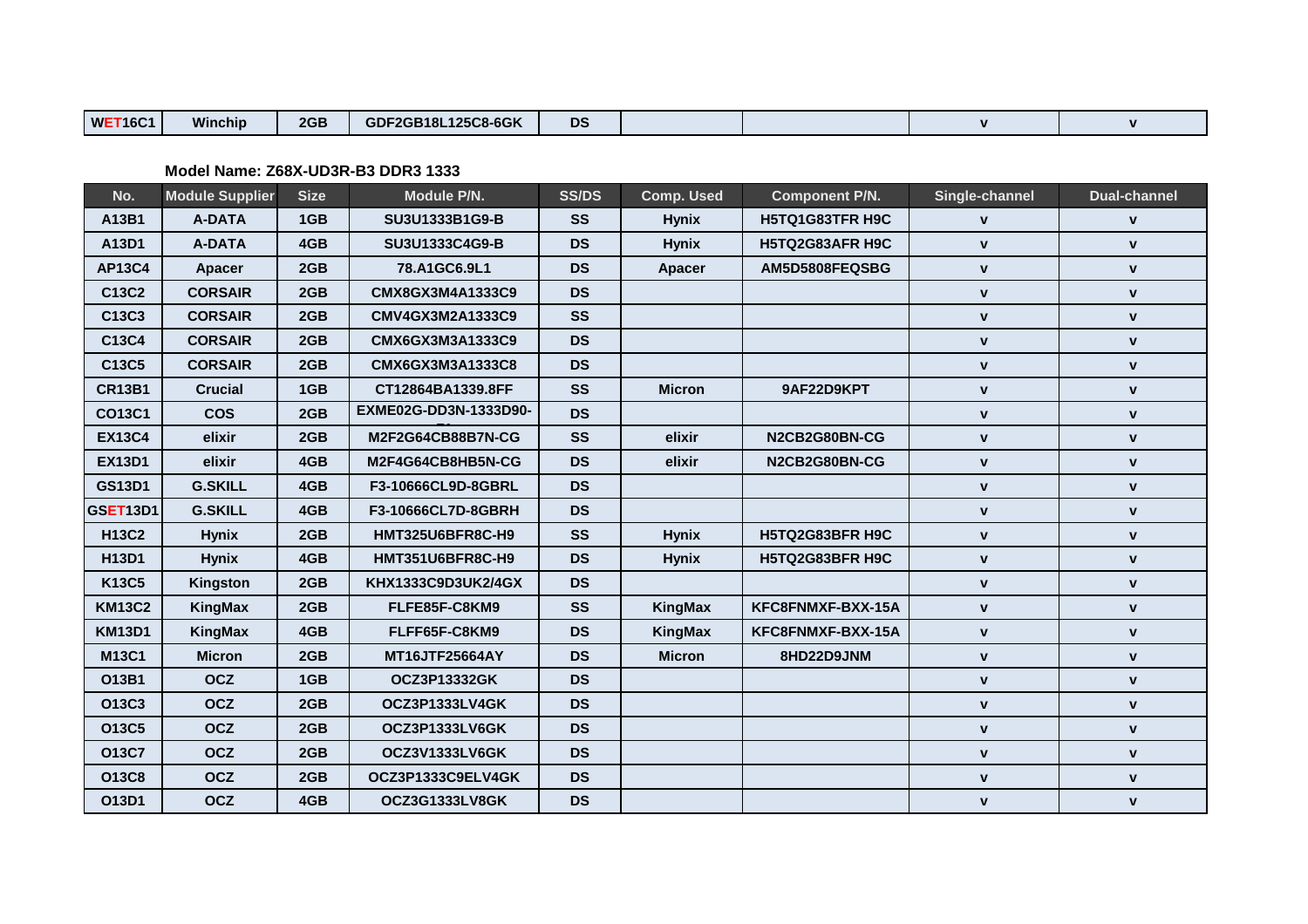| <b>PS13B1</b> | <b>PSC</b>                                             | 1GB         | AL7F8G73D-DG1        | SS           | <b>PSC</b>        | A3P1GF3DGF928M9B05     | $\mathbf{v}$   | $\mathbf{v}$        |
|---------------|--------------------------------------------------------|-------------|----------------------|--------------|-------------------|------------------------|----------------|---------------------|
| <b>PS13C1</b> | <b>PSC</b>                                             | 2GB         | AL8F8G73D-DG1        | <b>DS</b>    | <b>PSC</b>        | A3P1GF3DGF928M9B05     | $\mathbf{v}$   | $\mathbf{v}$        |
| S13B1         | <b>Samsung</b>                                         | 1GB         | M378B2873FHS-CH9     | SS           | <b>Samsung</b>    | K4B1G0846F HCH9        | $\mathbf{v}$   | $\mathbf{v}$        |
| S13C1         | <b>Samsung</b>                                         | 2GB         | M378B5673FHO-CH9     | <b>DS</b>    | Samsung           | K4B1G0846F HCH9        | V              | $\mathbf{V}$        |
| S13D1         | Samsung                                                | 4GB         | M378B5273CHO-CH9     | <b>DS</b>    | <b>Samsung</b>    | K4B2G0846C HCH9        | $\mathbf{v}$   | $\mathbf{v}$        |
| <b>SP13B1</b> | <b>S-POWER</b>                                         | 1GB         | SP001GBLTU133S02     | SS           | <b>S-POWER</b>    | 10YT3N0 0919           | V              | $\mathbf{v}$        |
| <b>SP13C1</b> | <b>S-POWER</b>                                         | 2GB         | SP002GBLTU133S02     | <b>DS</b>    | <b>S-POWER</b>    | 10YT3N0 0919           | $\mathbf{v}$   | $\mathbf{v}$        |
| <b>PA13C1</b> | <b>PATRIOT</b>                                         | 2GB         | PGS34G1333LLKA       | <b>DS</b>    |                   |                        | $\mathbf V$    | $\mathbf{v}$        |
| T13C1         | <b>Transcend</b>                                       | 2GB         | <b>TS256MLK64V3U</b> | <b>DS</b>    | <b>Micron</b>     | 9ND22 D9JNM            | ٧              | $\mathbf{v}$        |
| T13C2         | <b>Transcend</b>                                       | 2GB         | <b>TS256MLK64V3U</b> | <b>DS</b>    | <b>Hynix</b>      | H5TQ1G83AFP H9C        | $\mathbf{v}$   | $\mathbf{v}$        |
| T13C3         | <b>Transcend</b>                                       | 2GB         | <b>JM1333KLU-2G</b>  | <b>DS</b>    | <b>Transcend</b>  | <b>TK243EAF3</b>       | $\mathbf{v}$   | $\mathbf{v}$        |
| <b>TM13A1</b> | <b>TwinMOS</b>                                         | 512MB       | 8HCBJU-ED            | <b>SS</b>    | <b>Elpida</b>     | J5308BASE-DG-E         | V              | $\mathbf v$         |
| <b>TA13C1</b> | <b>Team</b>                                            | 2GB         | TED32048M1333HC9     | <b>DS</b>    |                   |                        | V              | $\mathbf{v}$        |
| <b>W13B1</b>  | Winchip                                                | 1GB         | GDF1GB68L150C9       | <b>DS</b>    | Winchip           | AHI648EES-13K          | V              | $\mathbf{v}$        |
| <b>W13D1</b>  | Winchip                                                | 4GB         | GDF4GB28L150C9-24GK  | <b>DS</b>    |                   |                        | $\mathbf{v}$   | $\mathbf{v}$        |
|               |                                                        |             |                      |              |                   |                        |                |                     |
|               | <b>Model Name:</b><br>Z68X-UD3R-B3<br><b>DDR3 1066</b> |             |                      |              |                   |                        |                |                     |
| No.           | <b>Module Supplier</b>                                 | <b>Size</b> | Module P/N.          | <b>SS/DS</b> | <b>Comp. Used</b> | <b>Component P/N.</b>  | Single-channel | <b>Dual-channel</b> |
| <b>B10A1</b>  | <b>BUFFALO</b>                                         | 512MB       | D3U1066-S512         | <b>SS</b>    | <b>Elpida</b>     | J5308AASE-AC-E         | $\mathbf{v}$   | $\mathbf{v}$        |
| <b>EX10C3</b> | elixir                                                 | 2GB         | M2Y2G64CB8HC9N-BE    | <b>DS</b>    |                   |                        | V              | $\mathbf{v}$        |
| <b>H10C2</b>  | <b>Hynix</b>                                           | 2GB         | HMT125U6AFP8C-G7N0   | <b>DS</b>    | <b>Hynix</b>      | H5TQ1G83AFP            | V              | $\mathbf{v}$        |
| <b>K10B1</b>  | Kingston                                               | 1GB         | KVR1066D3N7/1G       | <b>SS</b>    | Kingston          | D1288JEKAPGA7U         | $\mathbf{v}$   | $\mathbf{v}$        |
| <b>K10C1</b>  | Kingston                                               | 2GB         | KVR1066D3N7/2G       | <b>DS</b>    | Kingston          | D1288JEKAPGA7U         | V              | $\mathbf{v}$        |
| <b>K10D1</b>  | Kingston                                               | 4GB         | KVR1066D3N7/4G       | <b>DS</b>    | <b>Samsung</b>    | <b>K4B2G0846B HCF8</b> | V              | $\mathbf{v}$        |
| P10B1         | <b>PATRIOT</b>                                         | 1GB         | PSD31G106681         | SS           | <b>Micron</b>     | 7GB12 Z9HWQ            | $\mathbf v$    | $\mathbf{v}$        |
| <b>S10D1</b>  | <b>Samsung</b>                                         | 4GB         | M378B5273BH1-CF8     | <b>DS</b>    | <b>Samsung</b>    | K4B2G0846B HCF8        | V              | $\mathbf v$         |
| T10B1         | <b>Transcend</b>                                       | 1GB         | <b>TS128MLK64V1U</b> | <b>SS</b>    | <b>Samsung</b>    | K4B1G0846D HCF8        | V              | $\mathbf{v}$        |